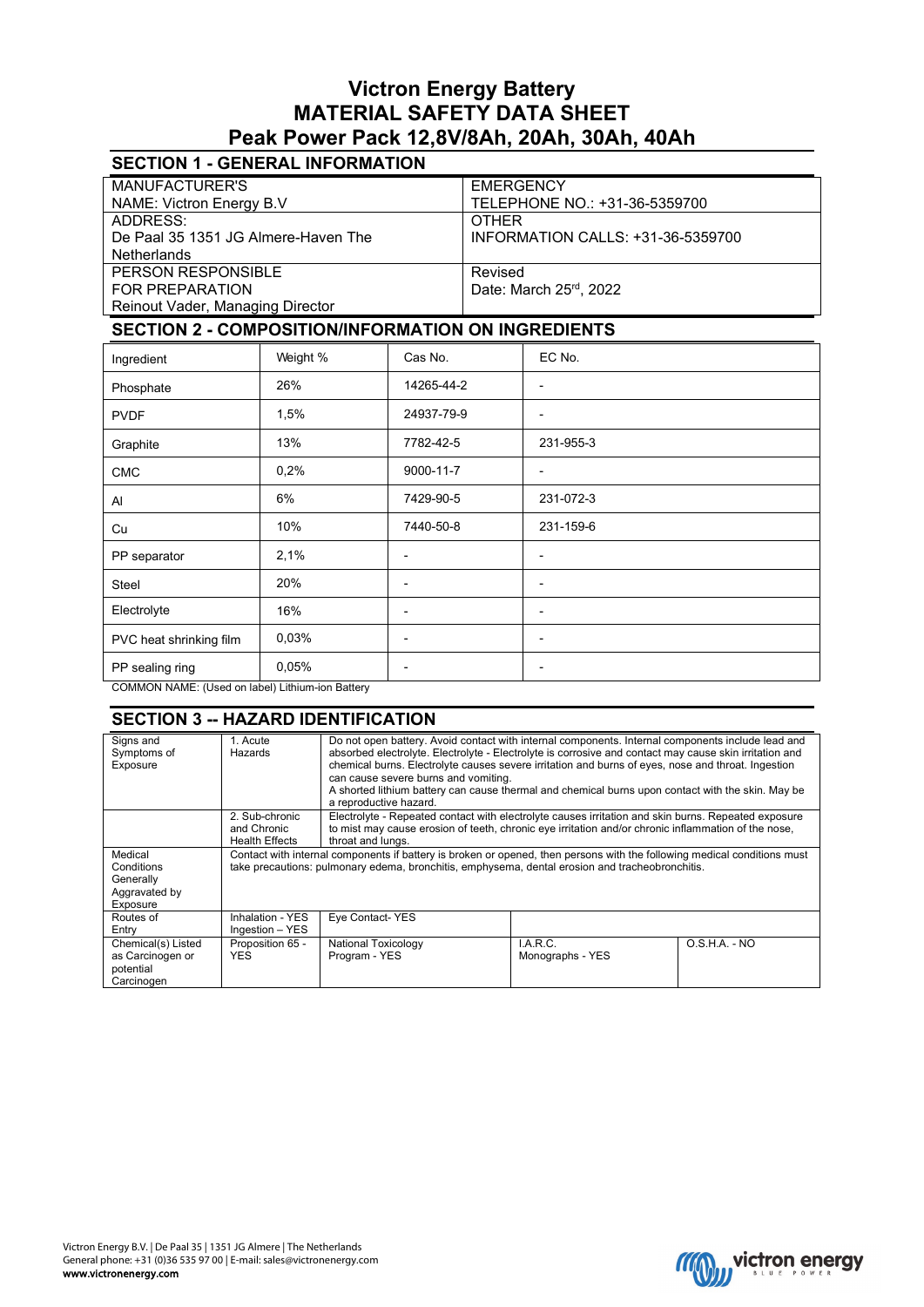### **SECTION 4 - FIRST AID MEASURES**

| <b>Emergency and First</b> |             | Contact with internal components if battery is opened/broken.                                                                                        |
|----------------------------|-------------|------------------------------------------------------------------------------------------------------------------------------------------------------|
| Aid Procedures             |             |                                                                                                                                                      |
|                            | Inhalation  | Remove to fresh air and provide medical oxygen/CPR if needed. Obtain medical attention.                                                              |
|                            | Eves        | Immediately flush with water for at least 15 minutes, hold eyelids open. Obtain medical attention.                                                   |
|                            | <b>Skin</b> | Flush contacted area with large amounts of water for at least 15 minutes. Remove contaminated clothing and obtain<br>medical attention if necessary. |
| 4.                         | Ingestion   | Do not induce vomiting. If conscious drink large amounts of water/milk. Obtain medical attention. Never give anything                                |
|                            |             | by mouth to an unconscious person.                                                                                                                   |

#### **SECTION 5 - FIREFIGHTING MEASURES**

1. Extinguishing media: spray the battery with water or put the smoking /fire battery into water at once in case of battery fume or fire.<br>2. Extinguishing tools: Type D extinguishers . Co2. Dry chemical or Foam extinguishe **Extinguishing tools : Type D extinguishers , Co2, Dry chemical or Foam extinguishers** 

### **SECTION 6 - ACCIDENTAL RELEASE MEASURES**

In case of battery rupture, or fume/fire under abuse, put the smoking /fire battery into water at once, or soak under water or spray with copious amounts of water, place in approved container after cooling, and dispose in accordance with local regulations. Personal Precautions: Acid resistant aprons, boots and protective clothing. ANSI approved safety glasses with side shields/face shield recommended.

### **SECTION 7 - HANDLING AND STORAGE**

| Handling: can use forklifts or pallets, stand up the battery gently when move. Do not upside down or on its side or throw.                                                                                                                                                                  |
|---------------------------------------------------------------------------------------------------------------------------------------------------------------------------------------------------------------------------------------------------------------------------------------------|
| Storage: store in a cool preferably condition (optimum temperature at +25°C±5°C) and ventilated area away from moisture, sources of heat,                                                                                                                                                   |
| open flames. Keep adequate clearance between walls and batteries. Do not crush, pierce, short (+) and (-) battery terminals with<br>conductive goods. Do not directly heat or solder batteries. Do not mix batteries of different types and brands. Do not mix new and used                 |
| batteries; keep batteries in non-conductive or plastic trays. If need long term storage, do not store upside down, charge the batteries to 40-<br>60% at first, and check the battery's open circuit voltage monthly is needed, make sure the voltage in the same batch to be consistent or |
| difference within permitted extent. Charge the batteries immediately if the voltage of the batteries under 3.0V. The regular self-discharge                                                                                                                                                 |
| rate is about 3% every month. Charge the batteries once per half year.                                                                                                                                                                                                                      |

### **SECTION 8 - EXPOSURE CONTROLS AND PERSONAL PROTECTION**

|    | Keep out of reach from children.                                                                                              |
|----|-------------------------------------------------------------------------------------------------------------------------------|
| 2. | Avoid contact with skin when the battery leak or rupture.                                                                     |
| 3. | Skin protection: Not necessary under normal use. Use rubber apron and protective working in case of handling of a ruptured    |
|    | battery.                                                                                                                      |
| 4. | Eye protection: Not necessary under normal use. Wear safety goggles or glasses with side shields if handling a leaking or     |
|    | ruptured battery.                                                                                                             |
| 5. | Respiratory protection: Not necessary under normal use. In case of battery rupture, use self- contained full-face respiratory |
|    | equipment.                                                                                                                    |

#### **SECTION 9 - PHYSICAL AND CHEMICAL PROPERTIES**

| Physical<br>properties:                                                     | The lithium-ion rechargeable batteries are with sealed case, and under normal use and the seals remain intact, Victron<br>LYP/LP series batteries are with no risk of explosion or fire. Only in case of abuse (i.e. abnormal mechanical power, heat,<br>electrical power), which leads to activation of the safety valve or rupture of the battery container, which causes electrolyte<br>leakage, electrode materials can react with moisture/water.<br>In case of excessive internal pressure, a safety vent will open to protect the cell case from rupture. |                                                                                           |                                                                              |                        |                         |                                                   |                                                                                                    |
|-----------------------------------------------------------------------------|------------------------------------------------------------------------------------------------------------------------------------------------------------------------------------------------------------------------------------------------------------------------------------------------------------------------------------------------------------------------------------------------------------------------------------------------------------------------------------------------------------------------------------------------------------------|-------------------------------------------------------------------------------------------|------------------------------------------------------------------------------|------------------------|-------------------------|---------------------------------------------------|----------------------------------------------------------------------------------------------------|
| Chemical<br>Properties:                                                     |                                                                                                                                                                                                                                                                                                                                                                                                                                                                                                                                                                  |                                                                                           |                                                                              |                        |                         |                                                   |                                                                                                    |
| <b>Substance</b>                                                            |                                                                                                                                                                                                                                                                                                                                                                                                                                                                                                                                                                  | <b>Melting Point</b>                                                                      | <b>Boiling Point</b>                                                         | <b>Classification</b>  |                         |                                                   |                                                                                                    |
| CASNO                                                                       | <b>Chemical Formula</b>                                                                                                                                                                                                                                                                                                                                                                                                                                                                                                                                          |                                                                                           |                                                                              | Exposure<br>Limit      | Indication<br>Of Danger | <b>Special Risk</b>                               | Safety<br>Advice (2)                                                                               |
| 12190-79-3                                                                  | LiFeYPO4                                                                                                                                                                                                                                                                                                                                                                                                                                                                                                                                                         | $>1000^{\circ}$ C                                                                         | N/A                                                                          |                        |                         | R <sub>22</sub><br>R43                            | S2 S22<br>S24 S26<br>S36 S37<br>S43 S45                                                            |
| EC:<br>96-49-111<br>DMC:<br>616-38-6<br>DEC:<br>105-58-8<br>EA:<br>141-78-6 | (DC-DM<br>CDEC-EA)<br>Organic Solution                                                                                                                                                                                                                                                                                                                                                                                                                                                                                                                           | EC:<br>$38^{\circ}$ C<br>$DMC$ :<br>$4^{\circ}$ C<br>DEC: -43°C<br>EA:<br>$-84^{\circ}$ C | EC:<br>$24^{\circ}$ C<br>DMC: 90°C<br>DEC: 127°C<br>$EA$ :<br>$77^{\circ}$ C | Unfound<br><b>OSHA</b> | Inflammable             | R <sub>21</sub> R <sub>22</sub><br>R41 R42<br>R43 | S <sub>2</sub><br>S24<br>S <sub>26</sub><br>S36<br>S37<br>S45                                      |
| 21324-40-3                                                                  | LiPF <sub>6</sub>                                                                                                                                                                                                                                                                                                                                                                                                                                                                                                                                                | N/A (Decomposing<br>in 160°C)                                                             | N/A                                                                          | Unfound<br><b>OSHA</b> | Stimulator<br>Corrosion | R <sub>14</sub> R <sub>21</sub><br>R22 R41<br>R43 | S <sub>2</sub><br>S <sub>8</sub><br>S <sub>22</sub><br>S24<br>S <sub>26</sub><br>S36<br>S37<br>S45 |